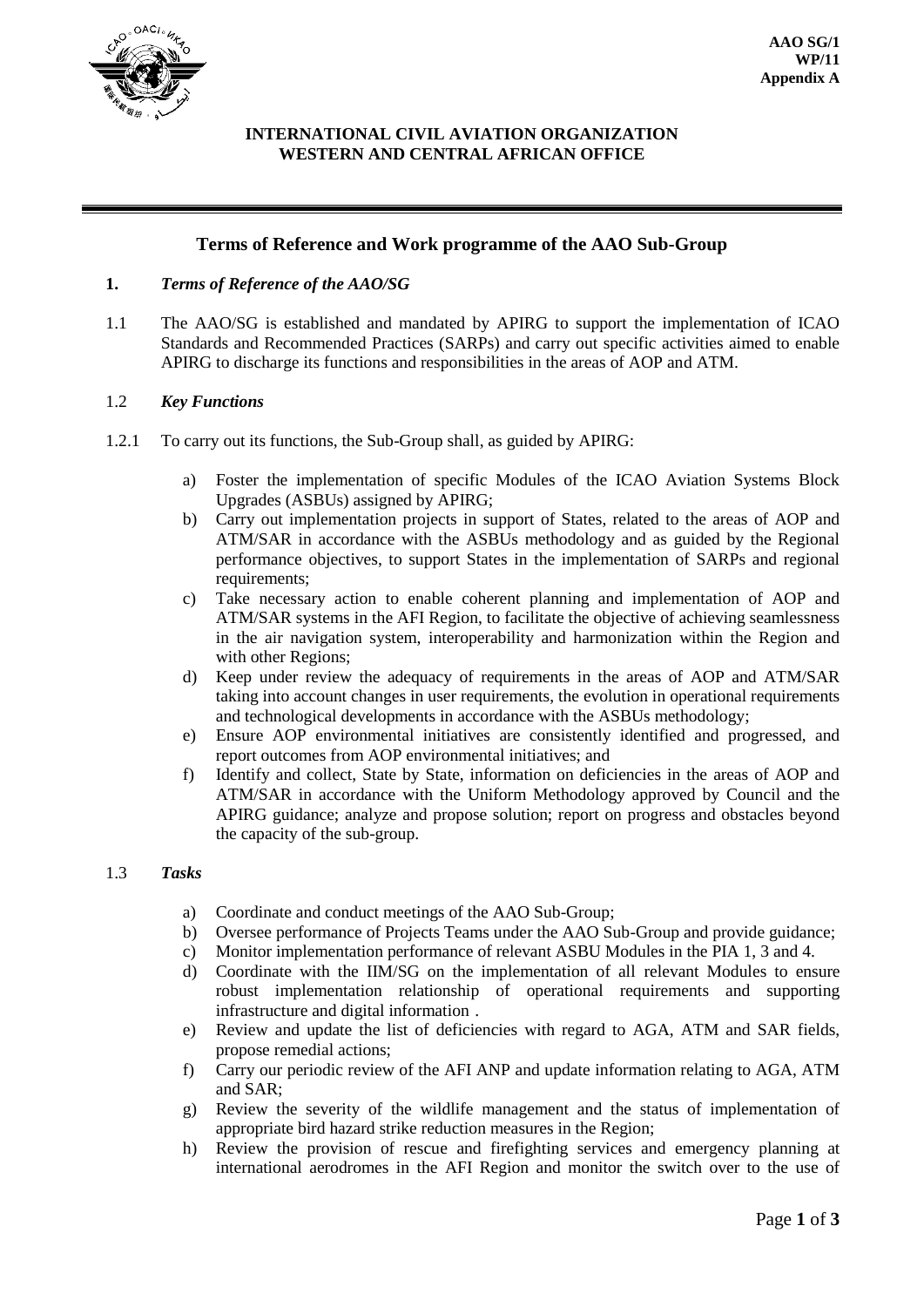environmentally friendly materials for firefighting;

- i) Review and monitor the impact of the introduction of the NLAs in the AFI Region in particular the requirements with respect to alternate aerodromes;
- j) Review, assess and provide guidance on the impact of the operations of the new larger aeroplanes at aerodromes in the AFI Region;
- k) Review and monitor the implementation of certification of international aerodromes

**\_\_\_\_\_\_\_\_\_\_\_\_\_\_\_\_\_\_\_\_\_\_\_\_\_\_\_\_\_\_\_\_\_\_\_\_\_\_\_\_\_\_\_\_\_\_\_\_\_\_\_\_\_\_\_\_\_\_\_\_\_\_\_\_\_\_\_\_\_\_\_\_\_\_\_\_\_\_\_\_\_\_\_\_\_\_\_\_\_\_\_\_\_\_\_\_\_**

- l) Review and monitor the implementation of new approach and landing systems in order to ensure smooth transition and optimization of the performance of the systems implemented;
- m) Review and monitor the implementation of the requirement for aerodrome certification;
- n) Review and monitor the implementation of the requirement for safety management system at aerodromes and in ANSPs;
- o) Maintain and continually improve efficiency and safety of the ATS route network on a systematic basis with a view to achieving an optimum flow of air traffic while pursuing the progressive implementation of ASBU Modules B0-FRTO, B1-FRTO, B0-CCO and B0- CDO;
- p) Support progress in the implementation of PBN, prioritizing the development of airspace concepts in order to support systematic implementation, and giving particular attention to progressive widening implementation of B0-APTA
- q) Monitor the maintenance and continuous improvement in the safety levels of RVSM operations, provide guidance and recommend remedial actions and support the functions of the ARMA;
- r) Monitor trends on unsatisfactory condition reports (UCR) including ATS incidents through the TAG, and AIAG, recommend remedial action as appropriate and monitor performance;
- s) Review the requirements and monitor the implementation of Search and Rescue Services;
- t) Promote and support States' efforts in the development of SAR agreements and Subregional SAR bodies to enhance SAR capabilities;
- u) Carry out comprehensive reviews and updates of all Conclusions and Decisions within the framework of APIRG that are applicable to the AAO Sub-Group in order to ensure continued relevance of the Conclusions and Decisions.

#### 1.4 *Working Methods*

- 1.4.1 a) The Sub-Group shall convene at least once a year taking into consideration the schedule of other APIRG activities. It shall make use of available means of electronic communication including teleconferencing to prepare and progress its work in between meetings and keep its members up to date on issues of concern, as well as to discuss specific issues.
	- b) Taking into consideration that the SG will be representing the interests of the Region, and that not all APIRG member States will necessarily be represented in an SG, the participating State officials shall be expected to work more as experts in their respective fields, as opposed to delegates attending only in the interests of their States. The SG shall, while exercising due professional care and without prejudice to States sovereignty and integrity, work with minimum formality in order to facilitate effective delivery.

#### 1.5 *Composition*

1.5.1 Officials possessing the qualifications and experience in at least one of the aviation technical areas in the Sub-Group concerned. States and international organizations identified by APIRG will nominate specific officials to the Sub-Groups, providing information on nominee's qualifications and experience (i.e. CV), to enable the respective Sub-Groups to optimally take advantage of the expertise availed to them.